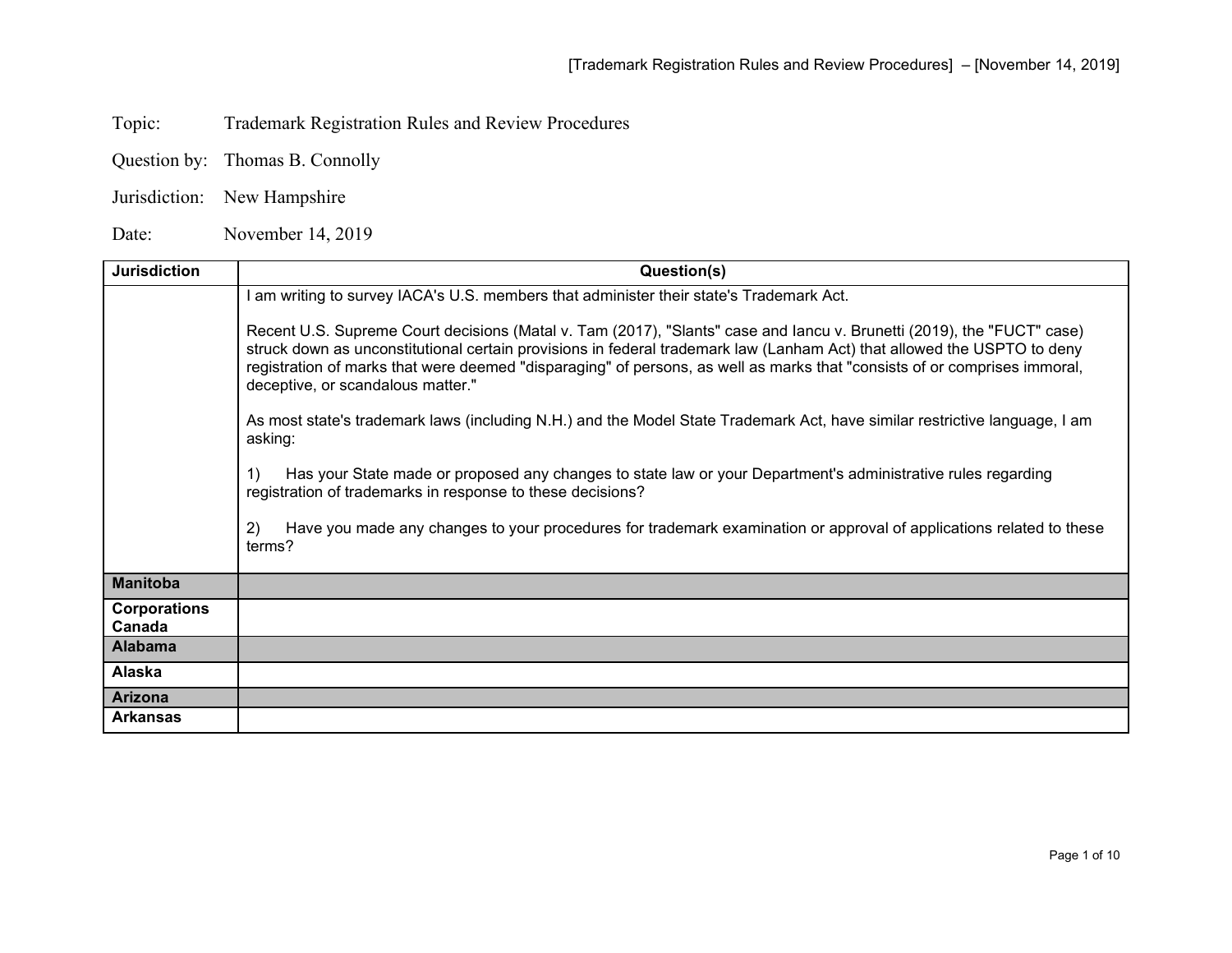| <b>Jurisdiction</b> | Question(s)                                                                                                                                                                                                                                                                                                                                                                                                                                       |
|---------------------|---------------------------------------------------------------------------------------------------------------------------------------------------------------------------------------------------------------------------------------------------------------------------------------------------------------------------------------------------------------------------------------------------------------------------------------------------|
|                     | am writing to survey IACA's U.S. members that administer their state's Trademark Act.                                                                                                                                                                                                                                                                                                                                                             |
|                     | Recent U.S. Supreme Court decisions (Matal v. Tam (2017), "Slants" case and lancu v. Brunetti (2019), the "FUCT" case)<br>struck down as unconstitutional certain provisions in federal trademark law (Lanham Act) that allowed the USPTO to deny<br>registration of marks that were deemed "disparaging" of persons, as well as marks that "consists of or comprises immoral,<br>deceptive, or scandalous matter."                               |
|                     | As most state's trademark laws (including N.H.) and the Model State Trademark Act, have similar restrictive language, I am<br>asking:                                                                                                                                                                                                                                                                                                             |
|                     | Has your State made or proposed any changes to state law or your Department's administrative rules regarding<br>1)<br>registration of trademarks in response to these decisions?                                                                                                                                                                                                                                                                  |
|                     | Have you made any changes to your procedures for trademark examination or approval of applications related to these<br>2)<br>terms?                                                                                                                                                                                                                                                                                                               |
| <b>California</b>   | 1) Has your State made or proposed any changes to state law or your Department's administrative rules regarding registration<br>of trademarks in response to these decisions?                                                                                                                                                                                                                                                                     |
|                     | California has not made or proposed any changes to California Business and Professions Code section 14205 in response to<br>these decisions. California Business and Professions Code section 14205 provides:                                                                                                                                                                                                                                     |
|                     | "A mark by which the goods or services of any applicant for registration may be distinguished from the goods or services of<br>others shall not be registered if it meets any of the following criteria:                                                                                                                                                                                                                                          |
|                     | (a) It consists of or comprises immoral, deceptive, or scandalous matter.                                                                                                                                                                                                                                                                                                                                                                         |
|                     | (b) It consists of or comprises matter that may disparage or falsely suggest a connection with persons living or dead,<br>institutions, beliefs, or national symbols, or bring them into contempt or disrepute"                                                                                                                                                                                                                                   |
|                     | 2) Have you made any changes to your procedures for trademark examination or approval of applications related to these<br>terms?                                                                                                                                                                                                                                                                                                                  |
|                     | Examiners in California generally will not reject an Application for Registration of a Trademark or Service Mark based upon the<br>mark consisting of (i) immoral or scandalous matter or (ii) disparaging persons, living or dead, institutions, beliefs or national<br>symbols. However, issues relating to these are rare. As a result, major changes to procedures in place for trademark<br>examination or approval have not been necessary. |
| Colorado            |                                                                                                                                                                                                                                                                                                                                                                                                                                                   |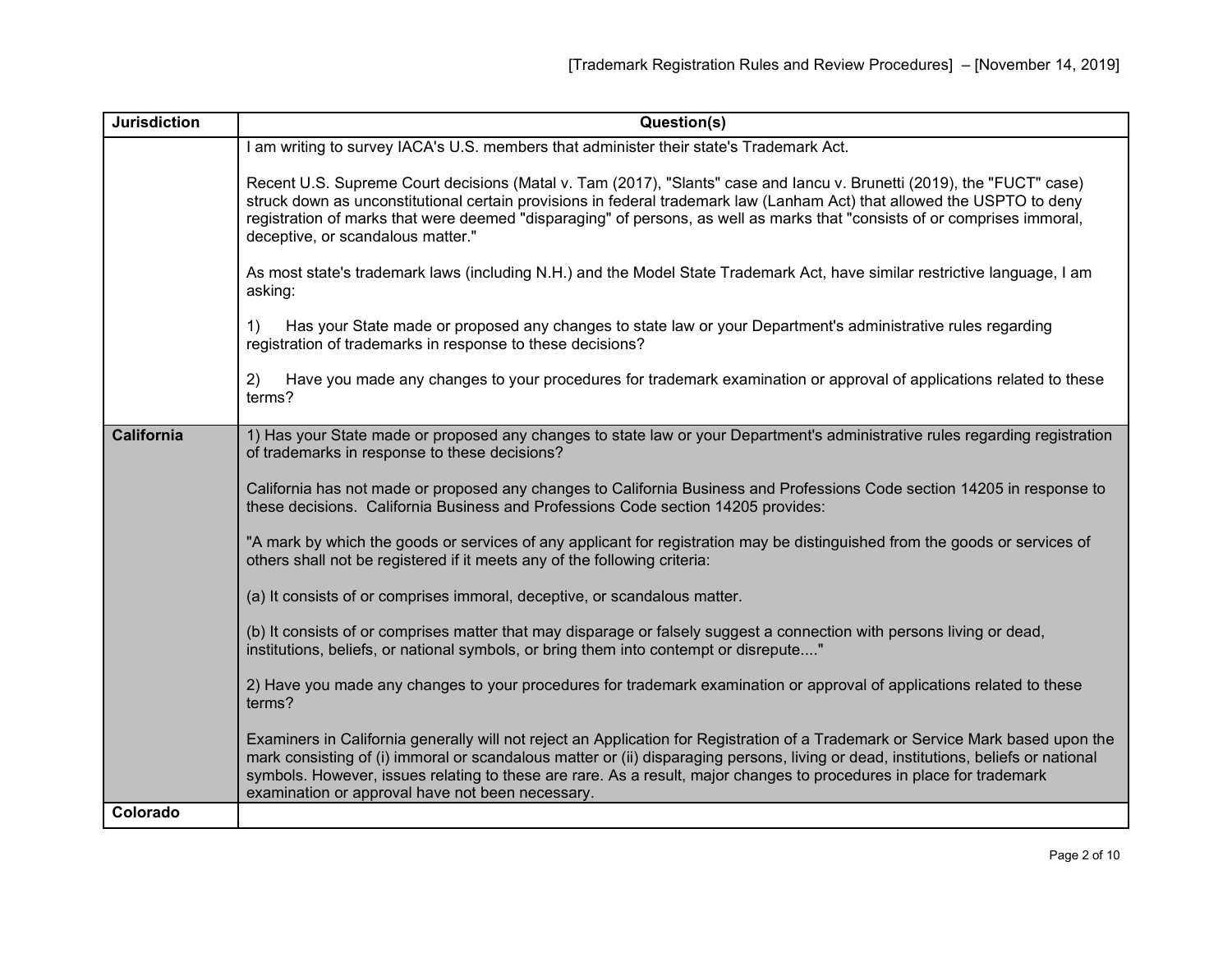| <b>Jurisdiction</b>            | Question(s)                                                                                                                                                                                                                                                                                                                                                                                                         |
|--------------------------------|---------------------------------------------------------------------------------------------------------------------------------------------------------------------------------------------------------------------------------------------------------------------------------------------------------------------------------------------------------------------------------------------------------------------|
|                                | am writing to survey IACA's U.S. members that administer their state's Trademark Act.                                                                                                                                                                                                                                                                                                                               |
|                                | Recent U.S. Supreme Court decisions (Matal v. Tam (2017), "Slants" case and lancu v. Brunetti (2019), the "FUCT" case)<br>struck down as unconstitutional certain provisions in federal trademark law (Lanham Act) that allowed the USPTO to deny<br>registration of marks that were deemed "disparaging" of persons, as well as marks that "consists of or comprises immoral,<br>deceptive, or scandalous matter." |
|                                | As most state's trademark laws (including N.H.) and the Model State Trademark Act, have similar restrictive language, I am<br>asking:                                                                                                                                                                                                                                                                               |
|                                | Has your State made or proposed any changes to state law or your Department's administrative rules regarding<br>1)<br>registration of trademarks in response to these decisions?                                                                                                                                                                                                                                    |
|                                | Have you made any changes to your procedures for trademark examination or approval of applications related to these<br>2)<br>terms?                                                                                                                                                                                                                                                                                 |
| <b>Connecticut</b>             |                                                                                                                                                                                                                                                                                                                                                                                                                     |
| <b>Delaware</b>                |                                                                                                                                                                                                                                                                                                                                                                                                                     |
| <b>District of</b><br>Columbia |                                                                                                                                                                                                                                                                                                                                                                                                                     |
| <b>Florida</b>                 |                                                                                                                                                                                                                                                                                                                                                                                                                     |
| Georgia                        |                                                                                                                                                                                                                                                                                                                                                                                                                     |
| <b>Hawaii</b>                  |                                                                                                                                                                                                                                                                                                                                                                                                                     |
| Idaho                          |                                                                                                                                                                                                                                                                                                                                                                                                                     |
| <b>Illinois</b>                |                                                                                                                                                                                                                                                                                                                                                                                                                     |
| Indiana                        | We actually just had a meeting with a local attorney and law professor. She did a great job explaining the Court's rulings and<br>how those rulings impact states that adopted the model TM act. She also provide some perspective on how the USPTO is<br>changing their procedures.                                                                                                                                |
|                                | We are currently considering legislation that would secure/make clear the limited authority to reject TM applications that<br>remains following these rulings. This authority would be based on the Court's rulings and comments. We are expecting draft<br>language soon. If you are interested I would be happy to share it with you.                                                                             |
| <b>lowa</b>                    |                                                                                                                                                                                                                                                                                                                                                                                                                     |
| <b>Kansas</b>                  |                                                                                                                                                                                                                                                                                                                                                                                                                     |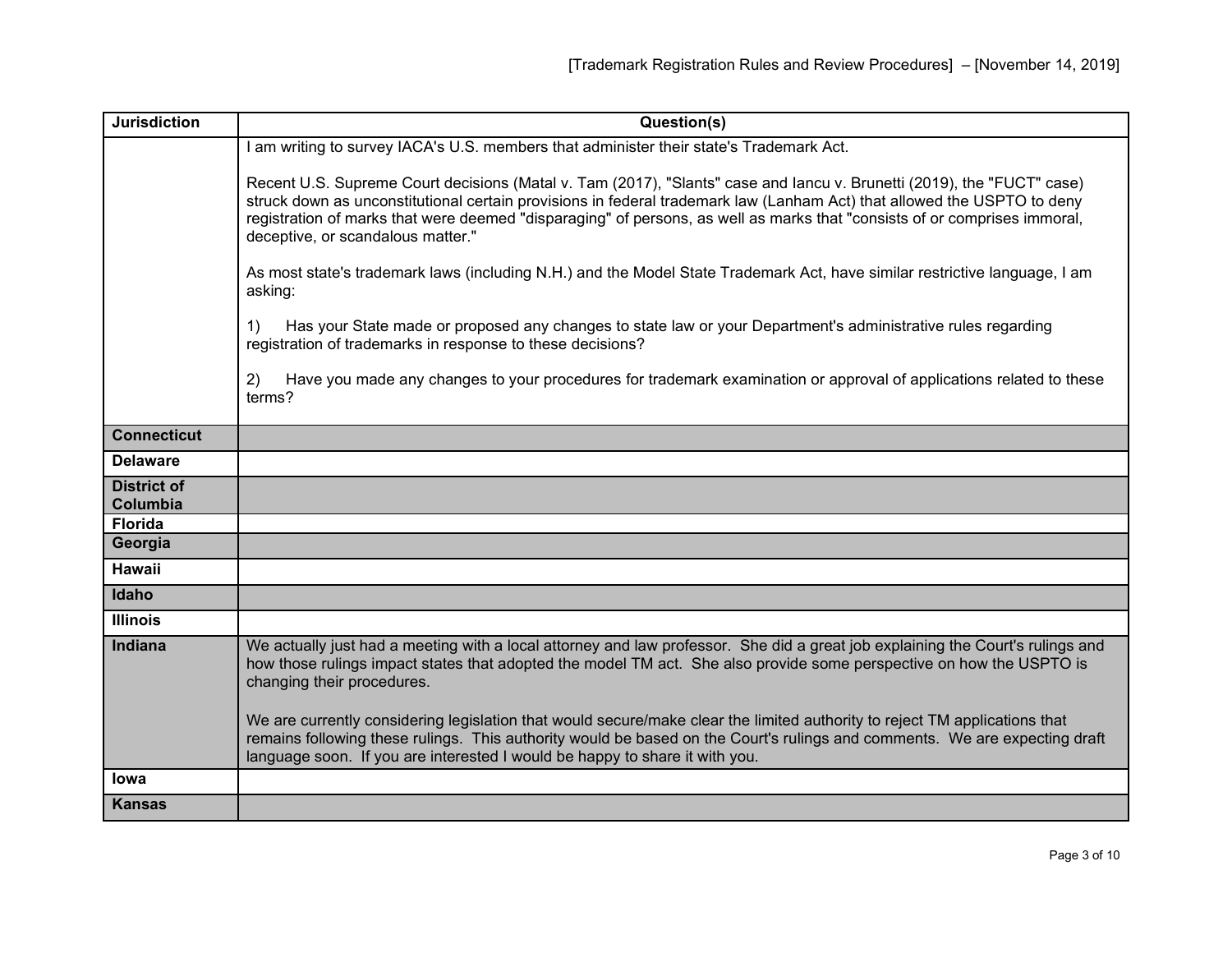| <b>Jurisdiction</b>  | Question(s)                                                                                                                                                                                                                                                                                                                                                                                                         |
|----------------------|---------------------------------------------------------------------------------------------------------------------------------------------------------------------------------------------------------------------------------------------------------------------------------------------------------------------------------------------------------------------------------------------------------------------|
|                      | am writing to survey IACA's U.S. members that administer their state's Trademark Act.                                                                                                                                                                                                                                                                                                                               |
|                      | Recent U.S. Supreme Court decisions (Matal v. Tam (2017), "Slants" case and lancu v. Brunetti (2019), the "FUCT" case)<br>struck down as unconstitutional certain provisions in federal trademark law (Lanham Act) that allowed the USPTO to deny<br>registration of marks that were deemed "disparaging" of persons, as well as marks that "consists of or comprises immoral,<br>deceptive, or scandalous matter." |
|                      | As most state's trademark laws (including N.H.) and the Model State Trademark Act, have similar restrictive language, I am<br>asking:                                                                                                                                                                                                                                                                               |
|                      | Has your State made or proposed any changes to state law or your Department's administrative rules regarding<br>1)<br>registration of trademarks in response to these decisions?                                                                                                                                                                                                                                    |
|                      | Have you made any changes to your procedures for trademark examination or approval of applications related to these<br>2)<br>terms?                                                                                                                                                                                                                                                                                 |
| Kentucky             |                                                                                                                                                                                                                                                                                                                                                                                                                     |
| Louisiana            | Louisiana's answer to both questions is no.                                                                                                                                                                                                                                                                                                                                                                         |
| <b>Maine</b>         |                                                                                                                                                                                                                                                                                                                                                                                                                     |
| <b>Maryland</b>      |                                                                                                                                                                                                                                                                                                                                                                                                                     |
| <b>Massachusetts</b> | Massachusetts' answers to both of the below questions is no.                                                                                                                                                                                                                                                                                                                                                        |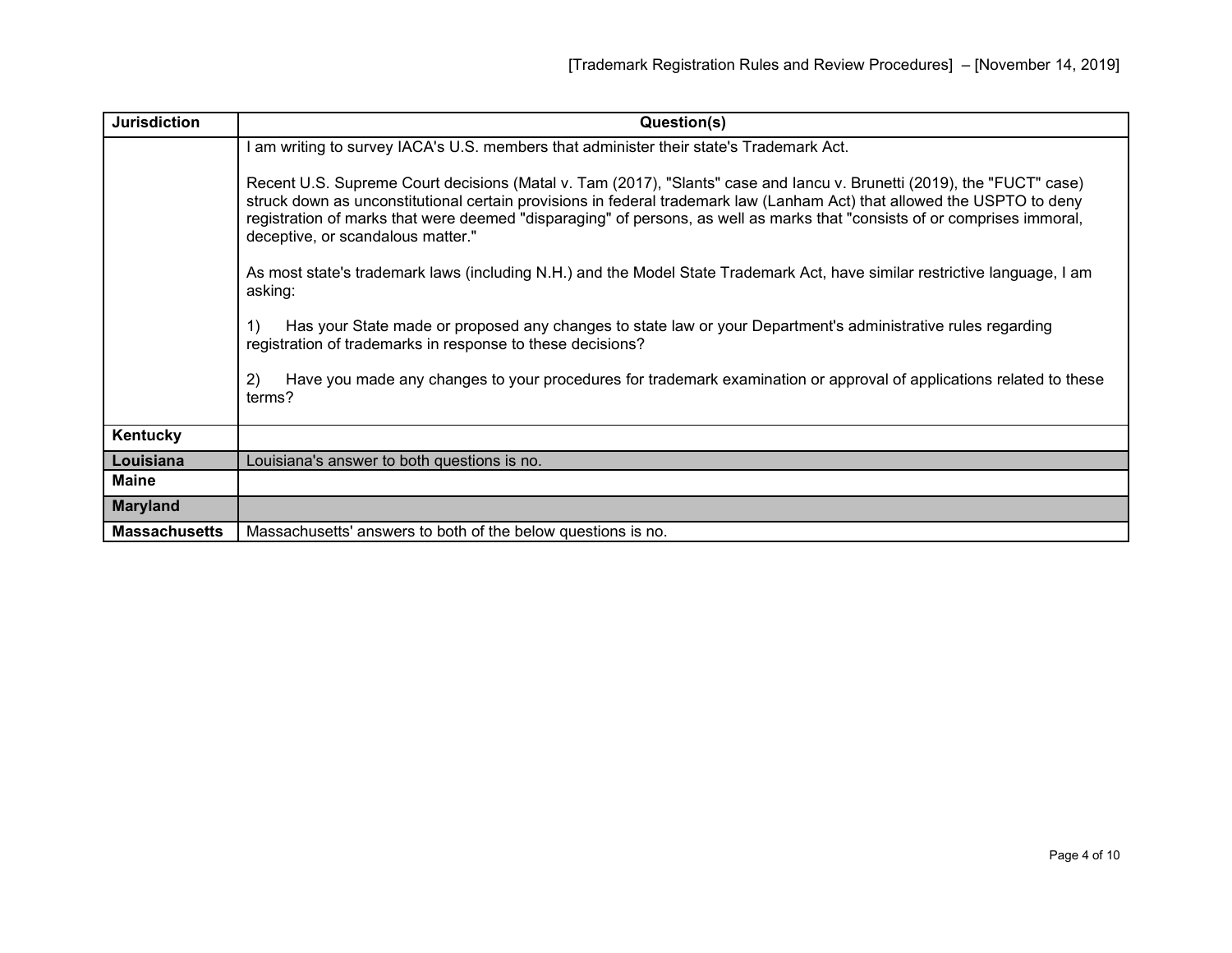| <b>Jurisdiction</b> | Question(s)                                                                                                                                                                                                                                                                                                                                                                                                                                                                                                                                                                                                                                                                                                                                                                                                                                                                                                                                                            |
|---------------------|------------------------------------------------------------------------------------------------------------------------------------------------------------------------------------------------------------------------------------------------------------------------------------------------------------------------------------------------------------------------------------------------------------------------------------------------------------------------------------------------------------------------------------------------------------------------------------------------------------------------------------------------------------------------------------------------------------------------------------------------------------------------------------------------------------------------------------------------------------------------------------------------------------------------------------------------------------------------|
|                     | I am writing to survey IACA's U.S. members that administer their state's Trademark Act.                                                                                                                                                                                                                                                                                                                                                                                                                                                                                                                                                                                                                                                                                                                                                                                                                                                                                |
|                     | Recent U.S. Supreme Court decisions (Matal v. Tam (2017), "Slants" case and lancu v. Brunetti (2019), the "FUCT" case)<br>struck down as unconstitutional certain provisions in federal trademark law (Lanham Act) that allowed the USPTO to deny<br>registration of marks that were deemed "disparaging" of persons, as well as marks that "consists of or comprises immoral,<br>deceptive, or scandalous matter."                                                                                                                                                                                                                                                                                                                                                                                                                                                                                                                                                    |
|                     | As most state's trademark laws (including N.H.) and the Model State Trademark Act, have similar restrictive language, I am<br>asking:                                                                                                                                                                                                                                                                                                                                                                                                                                                                                                                                                                                                                                                                                                                                                                                                                                  |
|                     | Has your State made or proposed any changes to state law or your Department's administrative rules regarding<br>1)<br>registration of trademarks in response to these decisions?                                                                                                                                                                                                                                                                                                                                                                                                                                                                                                                                                                                                                                                                                                                                                                                       |
|                     | Have you made any changes to your procedures for trademark examination or approval of applications related to these<br>2)<br>terms?                                                                                                                                                                                                                                                                                                                                                                                                                                                                                                                                                                                                                                                                                                                                                                                                                                    |
| <b>Michigan</b>     | Michigan's Trademarks and Service Marks Act, MCL 429.31 et seq, mirrors the federal trademark statute (the Lanham Act).                                                                                                                                                                                                                                                                                                                                                                                                                                                                                                                                                                                                                                                                                                                                                                                                                                                |
|                     | 1. Has your State made or proposed any changes to state law or your Department's administrative rules regarding<br>registration of trademarks in response to these decisions?<br>Michigan's statute does not provide rulemaking authority regarding registration of marks.                                                                                                                                                                                                                                                                                                                                                                                                                                                                                                                                                                                                                                                                                             |
|                     | 1. Have you made any changes to your procedures for trademark examination or approval of applications related to these<br>terms?<br>* We have received a notable Application for Registration of Trademark shortly after the decision in lancu v. Brunetti, 139<br>S. Ct. 2294 (2019) was issued. The application was to trademark "Exekute Killer Kops." It was reviewed in light of the recent<br>U.S. Supreme Court decision. You can find the application and the letter detailing the grounds for rejection at:<br>www.michigan.gov/corprejectedsearch <https: ?url="http%3A%2F%2F&lt;br" gcc01.safelinks.protection.outlook.com="">www.michigan.gov%2Fcorprejectedsearch&amp;data=02%7C01%7CDerrossettA1%40michigan.gov%7C7597d4e974<br/>dc45c7824508d769f5050e%7Cd5fb7087377742ad966a892ef47225d1%7C0%7C0%7C637094373376490049&amp;sdata<br/>=i0RK5PBJzvzGuJiM0TynfWX1zqlsqIIL10AQQ42liaw%3D&amp;reserved=0&gt;. The date of rejection was 07/26/2019.</https:> |
| <b>Minnesota</b>    | Minnesota's answer to both questions is no.                                                                                                                                                                                                                                                                                                                                                                                                                                                                                                                                                                                                                                                                                                                                                                                                                                                                                                                            |
| <b>Mississippi</b>  |                                                                                                                                                                                                                                                                                                                                                                                                                                                                                                                                                                                                                                                                                                                                                                                                                                                                                                                                                                        |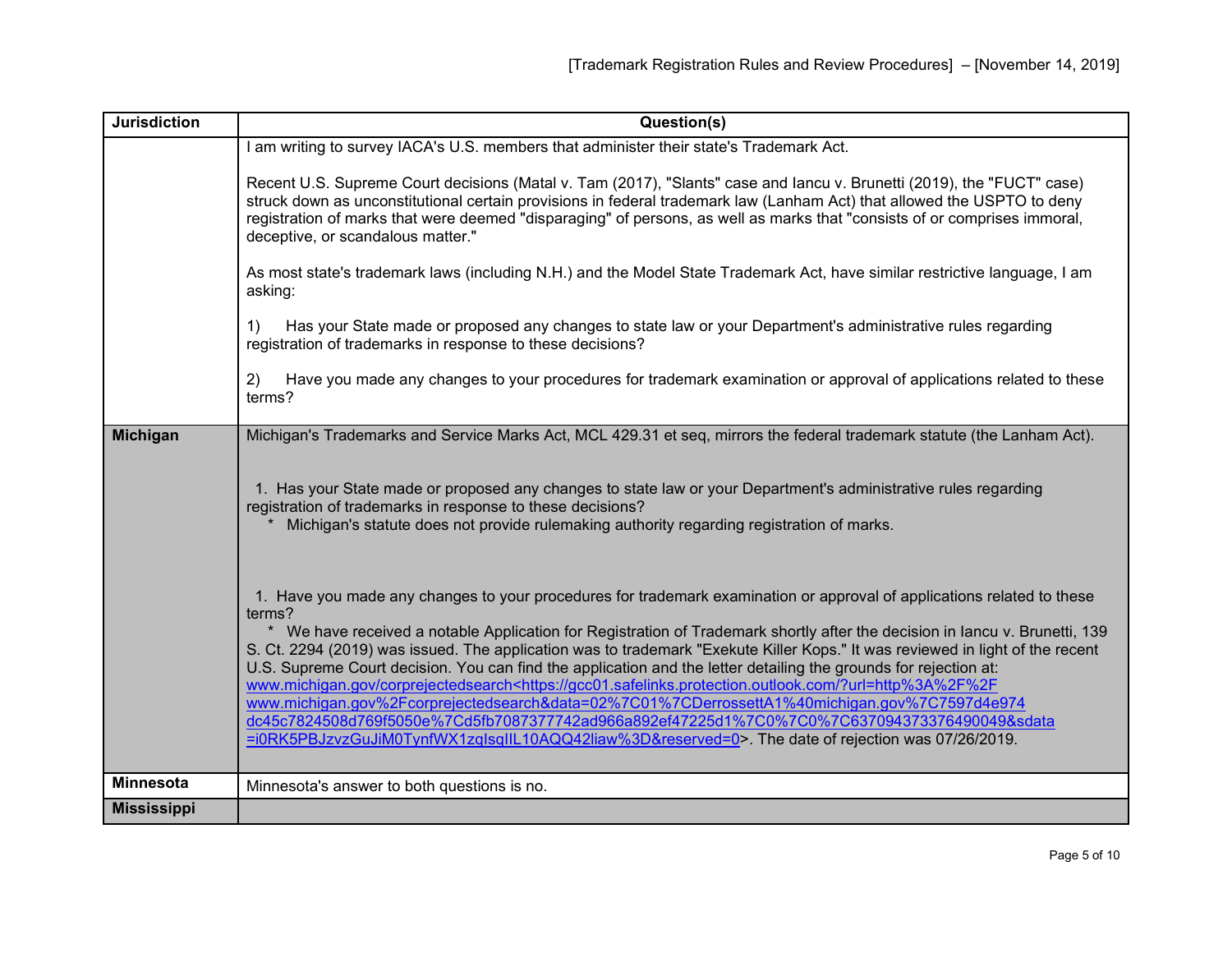| <b>Jurisdiction</b>   | Question(s)                                                                                                                                                                                                                                                                                                                                                                                                         |
|-----------------------|---------------------------------------------------------------------------------------------------------------------------------------------------------------------------------------------------------------------------------------------------------------------------------------------------------------------------------------------------------------------------------------------------------------------|
|                       | I am writing to survey IACA's U.S. members that administer their state's Trademark Act.                                                                                                                                                                                                                                                                                                                             |
|                       | Recent U.S. Supreme Court decisions (Matal v. Tam (2017), "Slants" case and lancu v. Brunetti (2019), the "FUCT" case)<br>struck down as unconstitutional certain provisions in federal trademark law (Lanham Act) that allowed the USPTO to deny<br>registration of marks that were deemed "disparaging" of persons, as well as marks that "consists of or comprises immoral,<br>deceptive, or scandalous matter." |
|                       | As most state's trademark laws (including N.H.) and the Model State Trademark Act, have similar restrictive language, I am<br>asking:                                                                                                                                                                                                                                                                               |
|                       | Has your State made or proposed any changes to state law or your Department's administrative rules regarding<br>$\left( \begin{matrix} 1 \end{matrix} \right)$<br>registration of trademarks in response to these decisions?                                                                                                                                                                                        |
|                       | Have you made any changes to your procedures for trademark examination or approval of applications related to these<br>2)<br>terms?                                                                                                                                                                                                                                                                                 |
| <b>Missouri</b>       |                                                                                                                                                                                                                                                                                                                                                                                                                     |
| <b>Montana</b>        | We still have staff perform manual compliance on state TM registrations, and follow the laws in Montana that are all listed<br>within this link: https://leg.mt.gov/bills/mca/title 0300/chapter 0130/part 0030/sections index.html<br>I believe both answers are ?no? for you under our current law.                                                                                                               |
| <b>Nebraska</b>       |                                                                                                                                                                                                                                                                                                                                                                                                                     |
| <b>Nevada</b>         | Nevada statutes do address this (copy below). All mark registrations are reviewed by staff and may be rejected.                                                                                                                                                                                                                                                                                                     |
| <b>New Hampshire</b>  |                                                                                                                                                                                                                                                                                                                                                                                                                     |
| <b>New Jersey</b>     |                                                                                                                                                                                                                                                                                                                                                                                                                     |
| <b>New Mexico</b>     |                                                                                                                                                                                                                                                                                                                                                                                                                     |
| <b>New York</b>       |                                                                                                                                                                                                                                                                                                                                                                                                                     |
| <b>North Carolina</b> |                                                                                                                                                                                                                                                                                                                                                                                                                     |
| <b>North Dakota</b>   |                                                                                                                                                                                                                                                                                                                                                                                                                     |
| Ohio                  |                                                                                                                                                                                                                                                                                                                                                                                                                     |
| <b>Oklahoma</b>       |                                                                                                                                                                                                                                                                                                                                                                                                                     |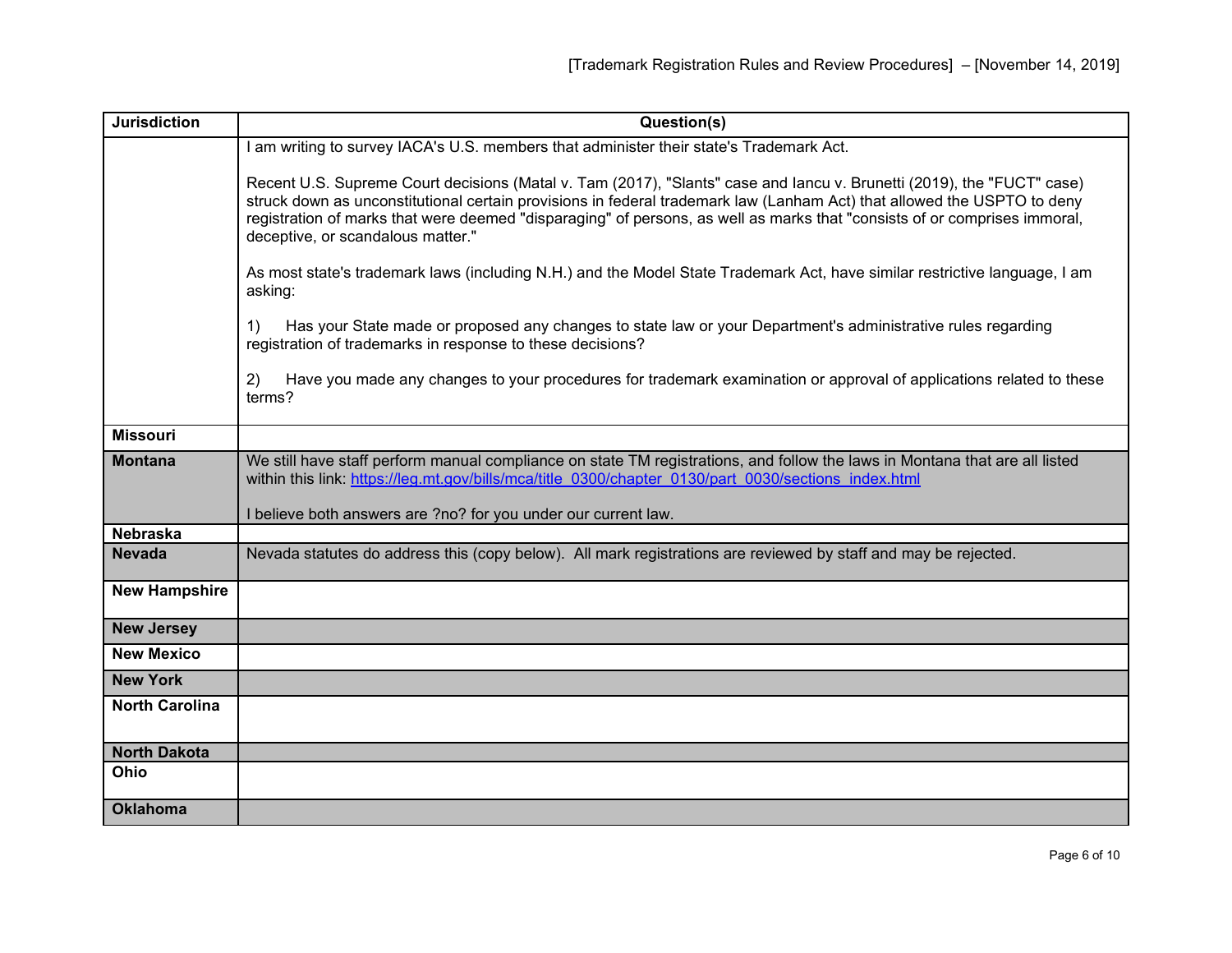| <b>Jurisdiction</b>   | Question(s)                                                                                                                                                                                                                                                                                                                                                                                                         |
|-----------------------|---------------------------------------------------------------------------------------------------------------------------------------------------------------------------------------------------------------------------------------------------------------------------------------------------------------------------------------------------------------------------------------------------------------------|
|                       | I am writing to survey IACA's U.S. members that administer their state's Trademark Act.                                                                                                                                                                                                                                                                                                                             |
|                       | Recent U.S. Supreme Court decisions (Matal v. Tam (2017), "Slants" case and lancu v. Brunetti (2019), the "FUCT" case)<br>struck down as unconstitutional certain provisions in federal trademark law (Lanham Act) that allowed the USPTO to deny<br>registration of marks that were deemed "disparaging" of persons, as well as marks that "consists of or comprises immoral,<br>deceptive, or scandalous matter." |
|                       | As most state's trademark laws (including N.H.) and the Model State Trademark Act, have similar restrictive language, I am<br>asking:                                                                                                                                                                                                                                                                               |
|                       | Has your State made or proposed any changes to state law or your Department's administrative rules regarding<br>1)<br>registration of trademarks in response to these decisions?                                                                                                                                                                                                                                    |
|                       | Have you made any changes to your procedures for trademark examination or approval of applications related to these<br>2)<br>terms?                                                                                                                                                                                                                                                                                 |
| Oregon                |                                                                                                                                                                                                                                                                                                                                                                                                                     |
| Pennsylvania          |                                                                                                                                                                                                                                                                                                                                                                                                                     |
| <b>Rhode Island</b>   |                                                                                                                                                                                                                                                                                                                                                                                                                     |
| <b>South Carolina</b> |                                                                                                                                                                                                                                                                                                                                                                                                                     |
| <b>South Dakota</b>   |                                                                                                                                                                                                                                                                                                                                                                                                                     |
| <b>Tennessee</b>      | Tennessee has not addressed this issue yet.                                                                                                                                                                                                                                                                                                                                                                         |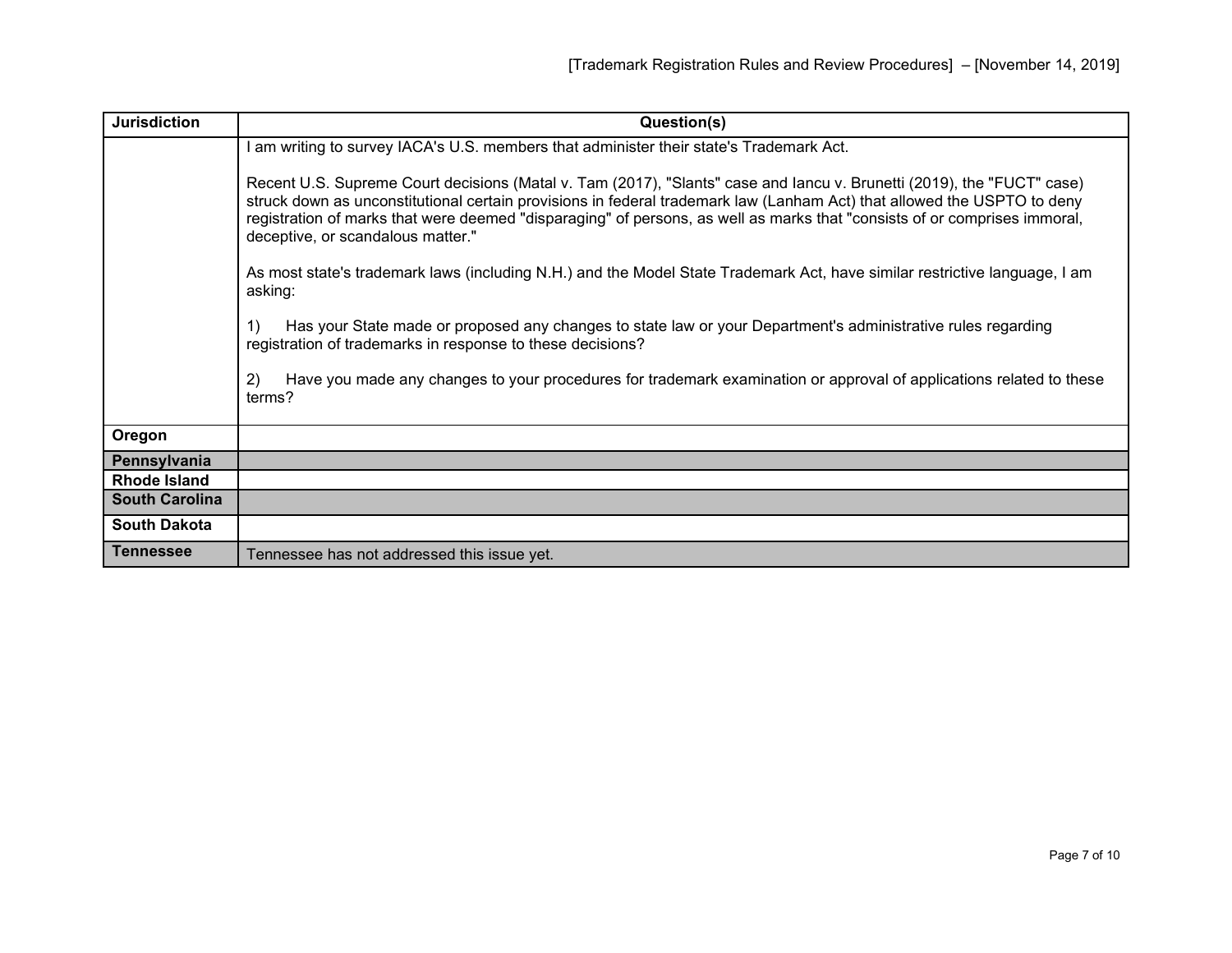| <b>Jurisdiction</b>  | Question(s)                                                                                                                                                                                                                                                                                                                                                                                                         |
|----------------------|---------------------------------------------------------------------------------------------------------------------------------------------------------------------------------------------------------------------------------------------------------------------------------------------------------------------------------------------------------------------------------------------------------------------|
|                      | I am writing to survey IACA's U.S. members that administer their state's Trademark Act.                                                                                                                                                                                                                                                                                                                             |
|                      | Recent U.S. Supreme Court decisions (Matal v. Tam (2017), "Slants" case and lancu v. Brunetti (2019), the "FUCT" case)<br>struck down as unconstitutional certain provisions in federal trademark law (Lanham Act) that allowed the USPTO to deny<br>registration of marks that were deemed "disparaging" of persons, as well as marks that "consists of or comprises immoral,<br>deceptive, or scandalous matter." |
|                      | As most state's trademark laws (including N.H.) and the Model State Trademark Act, have similar restrictive language, I am<br>asking:                                                                                                                                                                                                                                                                               |
|                      | Has your State made or proposed any changes to state law or your Department's administrative rules regarding<br>1)<br>registration of trademarks in response to these decisions?                                                                                                                                                                                                                                    |
|                      | Have you made any changes to your procedures for trademark examination or approval of applications related to these<br>2)<br>terms?                                                                                                                                                                                                                                                                                 |
| <b>Texas</b>         | Has your State made or proposed any changes to state law or your Department?s administrative rules regarding<br>1)<br>registration of trademarks in response to these decisions?                                                                                                                                                                                                                                    |
|                      | Our legislature meets every odd numbered year, so there is no pending legislation to amend the Texas trademark law at this<br>time. I second Betsy's request, and would be interested in seeing any proposed legislation when you are ready to share.<br>Since our administrative rules on trademarks don't deal with this specific issue, there is no need to propose any changes to the<br>trademark rules.       |
|                      | Have you made any changes to your procedures for trademark examination or approval of applications related to these<br>2)<br>terms?                                                                                                                                                                                                                                                                                 |
|                      | While we rarely receive applications where these types of objections would be raised, we have decided to follow the<br>procedures and guidelines of the USPTO should we receive an application for registration of a trademark to which this would<br>apply.                                                                                                                                                        |
| <b>Utah</b>          |                                                                                                                                                                                                                                                                                                                                                                                                                     |
| <b>Vermont</b>       |                                                                                                                                                                                                                                                                                                                                                                                                                     |
| Virginia             |                                                                                                                                                                                                                                                                                                                                                                                                                     |
| Washington           |                                                                                                                                                                                                                                                                                                                                                                                                                     |
| <b>West Virginia</b> |                                                                                                                                                                                                                                                                                                                                                                                                                     |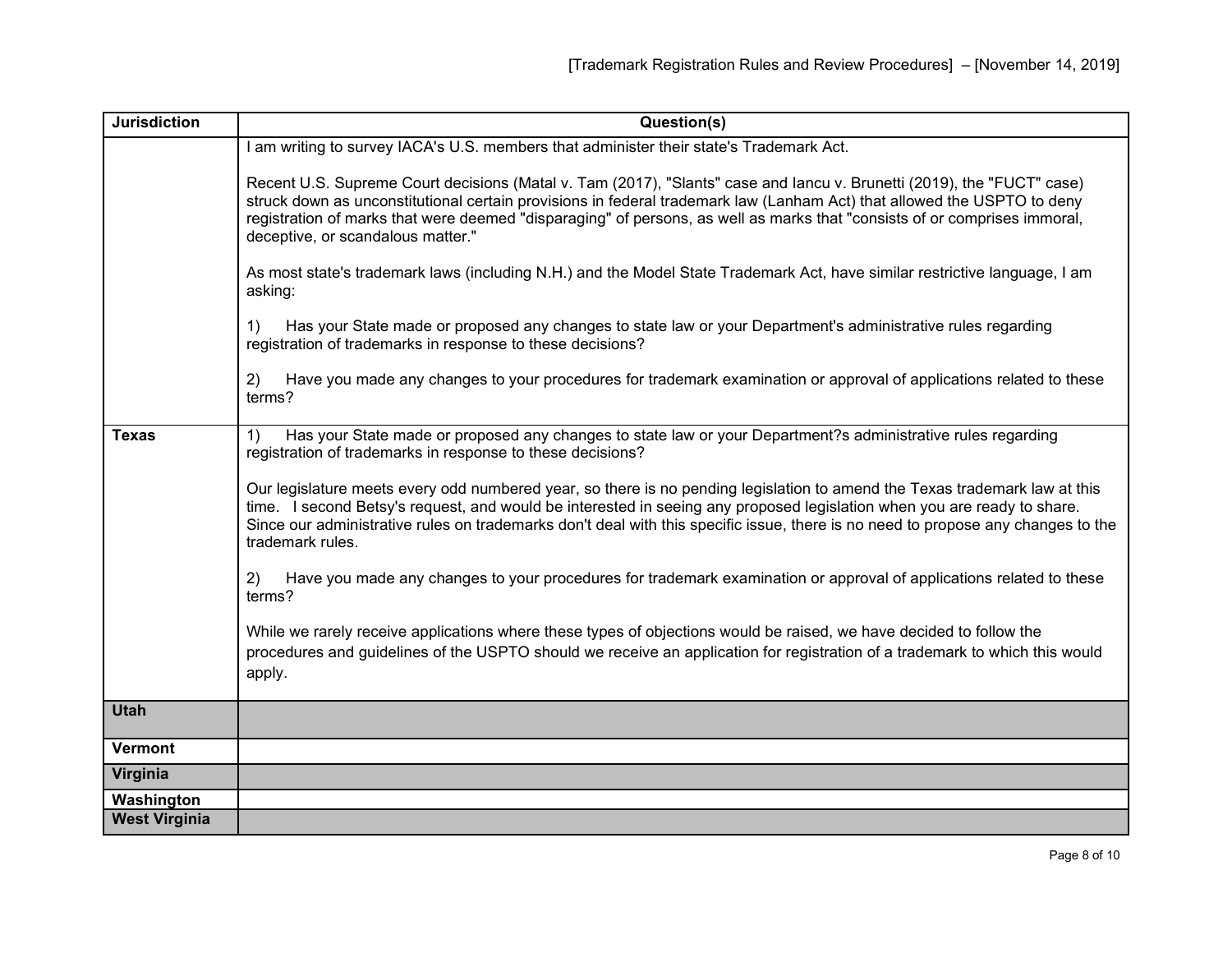| <b>Jurisdiction</b> | Question(s)                                                                                                                                                                                                                                                                                                                                                                                                         |
|---------------------|---------------------------------------------------------------------------------------------------------------------------------------------------------------------------------------------------------------------------------------------------------------------------------------------------------------------------------------------------------------------------------------------------------------------|
|                     | am writing to survey IACA's U.S. members that administer their state's Trademark Act.                                                                                                                                                                                                                                                                                                                               |
|                     | Recent U.S. Supreme Court decisions (Matal v. Tam (2017), "Slants" case and lancu v. Brunetti (2019), the "FUCT" case)<br>struck down as unconstitutional certain provisions in federal trademark law (Lanham Act) that allowed the USPTO to deny<br>registration of marks that were deemed "disparaging" of persons, as well as marks that "consists of or comprises immoral,<br>deceptive, or scandalous matter." |
|                     | As most state's trademark laws (including N.H.) and the Model State Trademark Act, have similar restrictive language, I am<br>asking:                                                                                                                                                                                                                                                                               |
|                     | Has your State made or proposed any changes to state law or your Department's administrative rules regarding<br>registration of trademarks in response to these decisions?                                                                                                                                                                                                                                          |
|                     | Have you made any changes to your procedures for trademark examination or approval of applications related to these<br>2)<br>terms?                                                                                                                                                                                                                                                                                 |
| <b>Wisconsin</b>    |                                                                                                                                                                                                                                                                                                                                                                                                                     |
| Wyoming             |                                                                                                                                                                                                                                                                                                                                                                                                                     |

## **Additional comments:**

## **Full text of email:**

Greetings!

I am writing to survey IACA's U.S. members that administer their state's Trademark Act.

Recent U.S. Supreme Court decisions (Matal v. Tam (2017), "Slants" case and Iancu v. Brunetti (2019), the "FUCT" case) struck down as unconstitutional certain provisions in federal trademark law (Lanham Act) that allowed the USPTO to deny registration of marks that were deemed "disparaging" of persons, as well as marks that "consists of or comprises immoral, deceptive, or scandalous matter."

As most state's trademark laws (including N.H.) and the Model State Trademark Act, have similar restrictive language, I am asking: